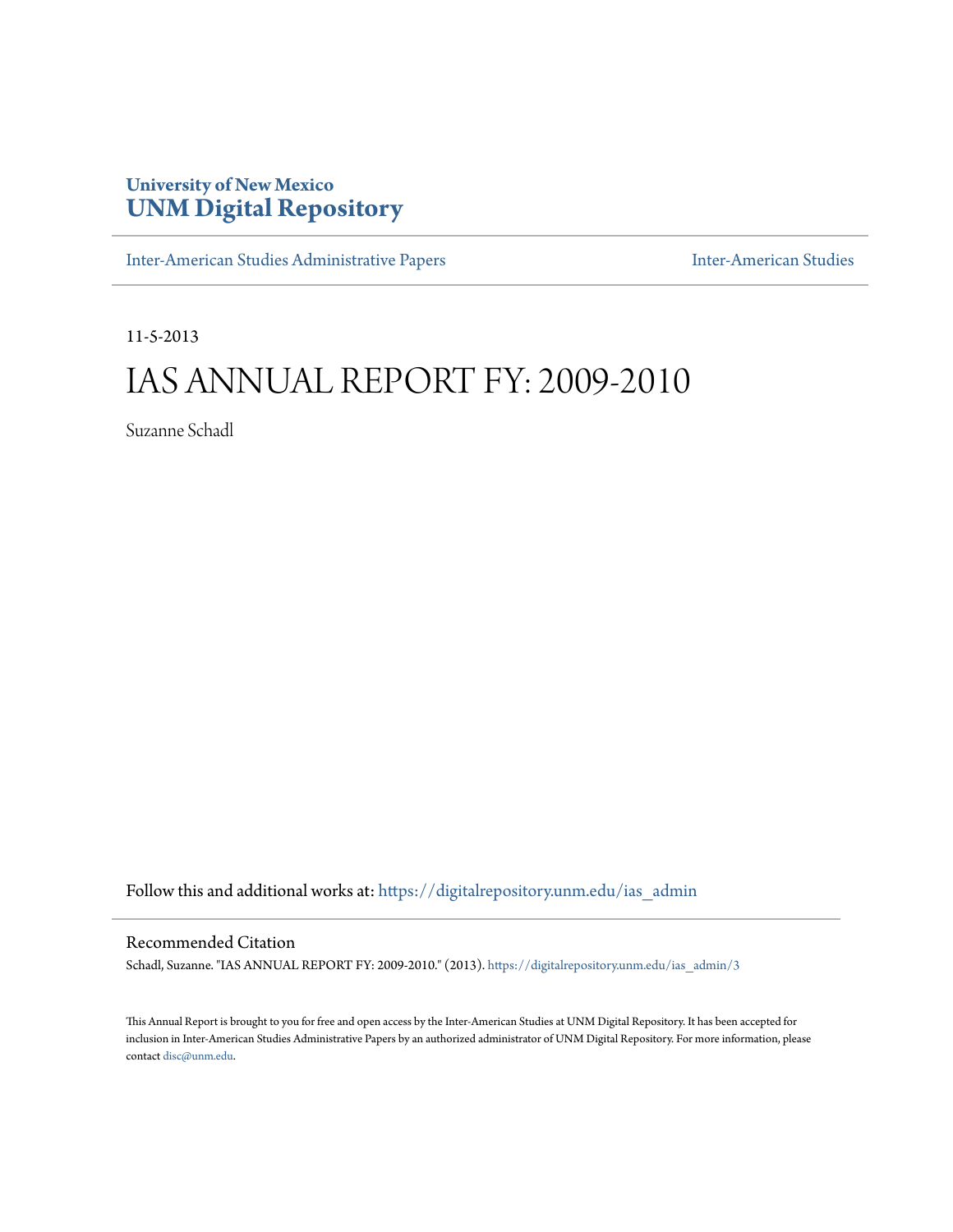#### **ANNUAL REPORT FY: 2009-2010 (July-June)**

Inter-American Studies at the University Libraries supports academic programs and university outreach initiatives related to Hispanic/Latino/Chicano studies, Latin American and Iberian studies, and American studies. Our services encompass traditional and technical services and collection development operations as well as specialized research and outreach. These efforts extend beyond the University of New Mexico into international research through participation in organizations such as LARRP (Latin Americanist Research Resources Project) and LAMP (Latin American Microforms Project). The University Libraries has extensive electronic, print, and special collections in Southwest studies, Chicano Literature, and Latin American studies. These collections support research in multiple disciplines, including but not limited to History, Anthropology and Archeology, English, Spanish and Portuguese, Sociology, Political Science, Communication and Journalism, Economic, Business Administration and Art and Art History. As one of the top national collections for Spanish and Portuguese Language collections, we also serve national and international researchers outside of UNM.

#### **Collection Management**

Collection Development: Within inter-American studies, our Yankee approvals, or English language monographs, on Latin American topics, diminished last year as a result of reduced allocation for that approval. However, our allocations for Latin American and Iberian approvals remained steady at \$147,000.00 for monographs and approximately \$90,000 for database and serials subscriptions. IAS increased spending on special collections (see below).

Collection Priorities: Art and Art History and Latin American graphics remain among the strongest areas in our collection and they continue to be priorities in circulating and special collections. In terms of regional strengths our Mexican and Brazilian acquisitions remain our strongest, particularly popular Brazilian literature. We continue to prioritize works of and on Indigenous Nations and are currently building collections on Alternative Energy in Latin America – further emboldened by our current TICFIA grant. This grant, with two librarian participants, will provide access to Energy Policy and dialog, particularly in Andean countries where such policies and dialog impact large populations of indigenous peoples. For additional information see [http://www-apps.crl.edu/ticfia/unmepla.pdf.](http://www-apps.crl.edu/ticfia/unmepla.pdf) Or twitter [http://twitter.com/laenergaia.](http://twitter.com/laenergaia) Our website and portal is forthcoming.

#### *Significant Acquisitions:*

180 Post Revolutionary Mexican postcards "Cartulinas de Amor y Cortesía" from 1912 to the 1940s – some with messages on the verso and others with mixed media type artwork, including 9 mother/child/sibling images, 49 images with song or verse, 77 black and white photographs including sequenced photographs, 37 color.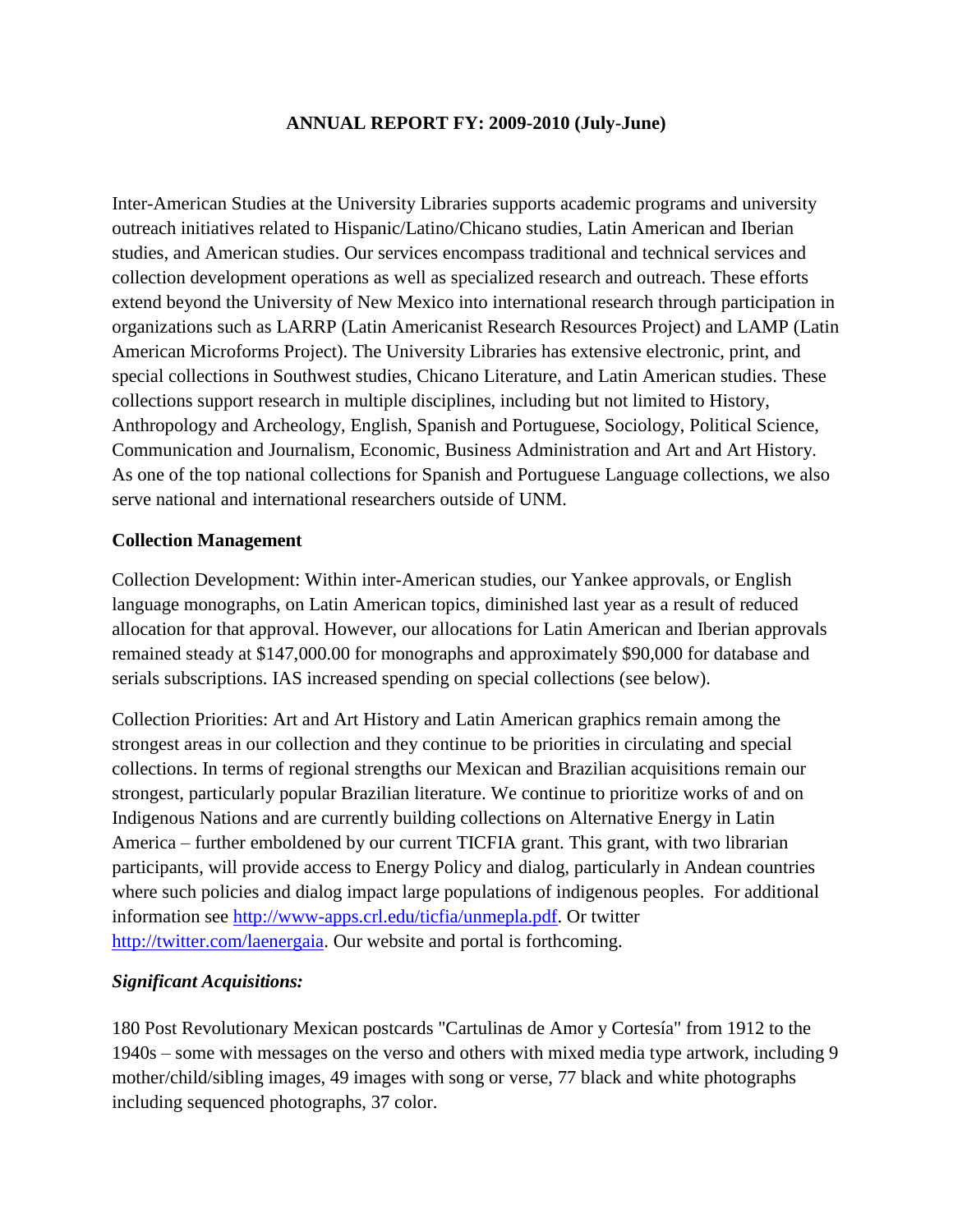48 pieces from the Asamblea de Artistas revolucionarios de Oaxaca (ASARO) including wood block prints on grey paper and large stencils on butcher paper.

16 black and white photographs dated 1918 of African-American soldiers on the United States/Mexican border in New Mexico

24 mid-century Uruguayan film club pamphlets, with artwork on the front cover and film outlines, generally written in English, within.

650 Abya Yala titles in PDF files currently being uploaded for open access in the Lobo Vault

### *Exhibits:*

Fall Semester, 2009: "Antonio Gun, Delfino's Dream: Reflection on Migration between the US and Mexico" an exhibit promoting the first ever campus wide freshman reading initiative, called the Lobo Reading Experience. IAS staff introduced students not only to the exhibit illustrating the immigration debate addressed in the Lobo Reading Experience book, but also to additional research on immigration and journalism.

October, 2009: "Animal Symbolism" in support the Latin American and Iberian Institute's (LAII) conference on Animal Symbolism in Mexican Codices – an outreach effort designed to bring local high school instructors together with international scholars of Mexican codices.

October 5-7, 2009: "Feliz Anniversario, El Centro 40 Years," small exhibit supporting "Adelante: Celebrating 40 Years of El Centro de la Raza and Creating a Vision for Latina/o Students, Faculty, Staff, Parents/Families, Alumni and Community for the Next 40 Years".

March 2010-July 2010: "Sacred Steps: Pilgrimage on the Camino de Santiago" on loan from the Xacobeo Galicia Foundation in collaboration with the Institute for Medieval Studies (IMS), at UNM.

#### *Hosted Lectures and Screenings*

Alicia Valdes-Rodriguez "The Costs & Benefits of Ethnic Identity as Genre in the Contemporary Fiction Marketplace" Part of the University Libraries Summer Sunset Lectures, 07/25/2009

Carlos Spector, "Human Rights in Mexico: Killing You Softly With Aide" at UNM on 11/06/2009

Anthony J. Cárdenas-Rotunno, UNM professor of Spanish "Pearls and Perils of Pilgrimage to Santiago: A Literary Perspective"04/16/2010

#### Screening, *Documentary San Juan Copala*, 05/12/2010

Tarah Johnson, LAS Graduate Student, "A Multi-Sensory Cookbook Experience" 4/20/2010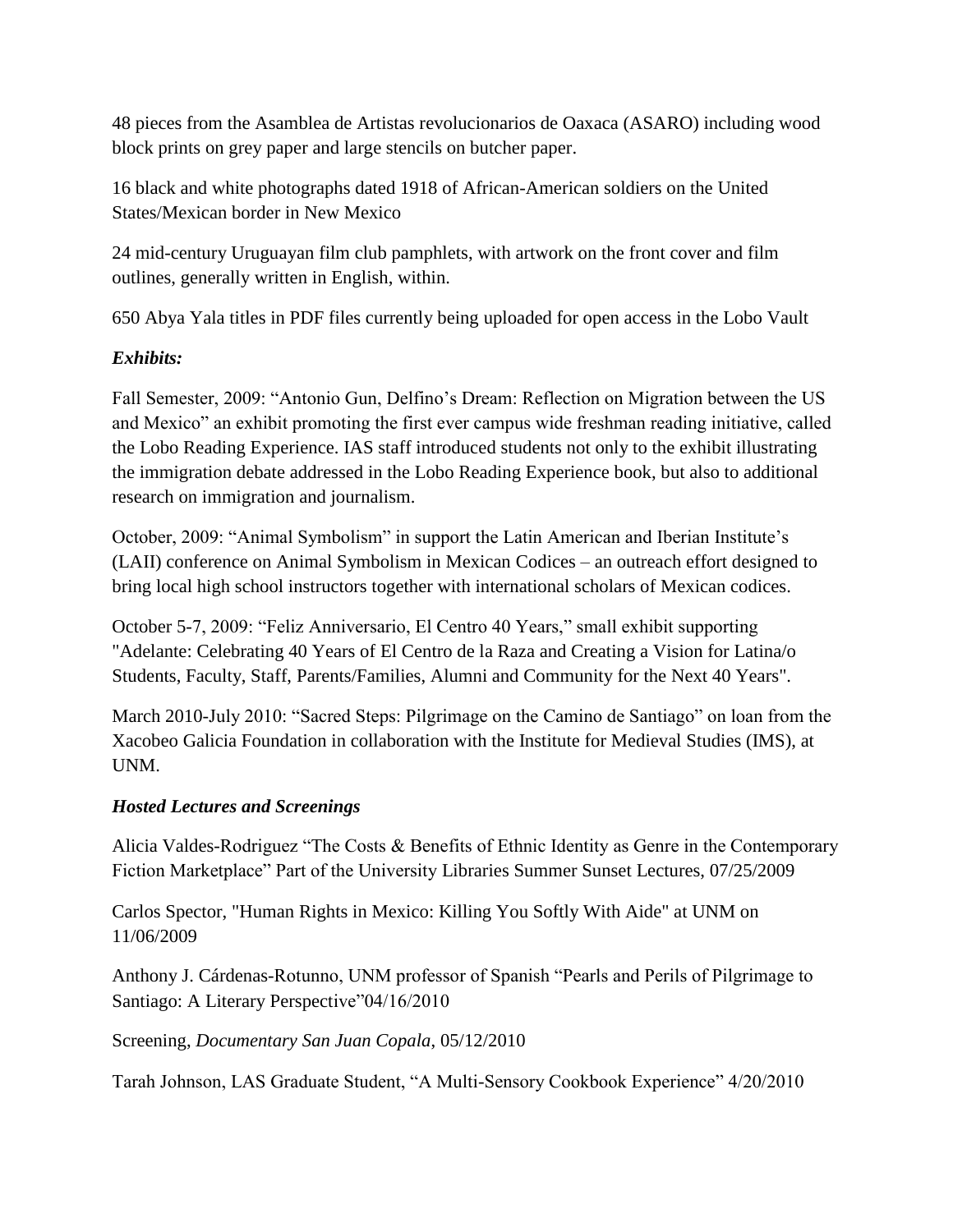Enrique Lamadrid, UNM professor of Spanish, "Pescador, Peregrino, Matamoros, Redentor: The Conversions of Santiago" 04/30/2010

Gary Van Valen, Greenleaf Scholar, "When the Pueblos were not Indians" 06/23/2010

Kate López, artist and Santiago pilgrim, "Painting the Pilgrim's Way" 06/25/2010

#### **Instruction**

IAS is active within classrooms as well, with 67 bibliographic instruction sessions for 1028 individuals.

In some cases library instruction evolved directly out of events like those described above. In others they emerged from other collaborations. The IAS coordinator met with courses engaging the Lobo Reading Experience book.

Our participation in the Animal Symbolism Conference enabled us to work directly with local high school art teachers to identify artists' books on Mexican codices that they later used in their classes as examples of art work as well as diverse means of communication. This collaboration also strengthened the relationship between IAS and administrators and faculty supporting the Latin American Studies program.

The IAS/LAS relationship has resulted in direct librarian integration into the classroom and curricular development. Last year IAS' coordinator developed and taught a capstone course in Latin American Studies for interdisciplinary undergraduates, LATAM 400. This course introduces students to multiple research opportunities in the humanities.

The IAS coordinator is working currently other faculty in the social sciences and humanities to develop a team taught course to Master's students in Latin American studies, LAS 500.

### *Coordinator's Grants:*

Course Development Grant, \$2000.00 Latin American Studies for the Humanities (LAS 400), UNM 2009

Collection's Manager, under the direction of PIs: Johann van Reenen, UL/UNM, and Susan Tiano, LAII / UNM, US Department of Education, Technological Innovation for Foreign Information Access program (TICFIA) four year grant, beginning October 2009, \$187,000. *"La Energaia: Energy Policy, Regulation and Dialog in Latin America.*

### *Coordinator's Publication and Presentations:*

"Embracing the Labyrinth: creating dynamic and deliberate digital archives" Presented at V International Symposium on Digital Libraries (V SIBD), Albuquerque, NM, 10/09